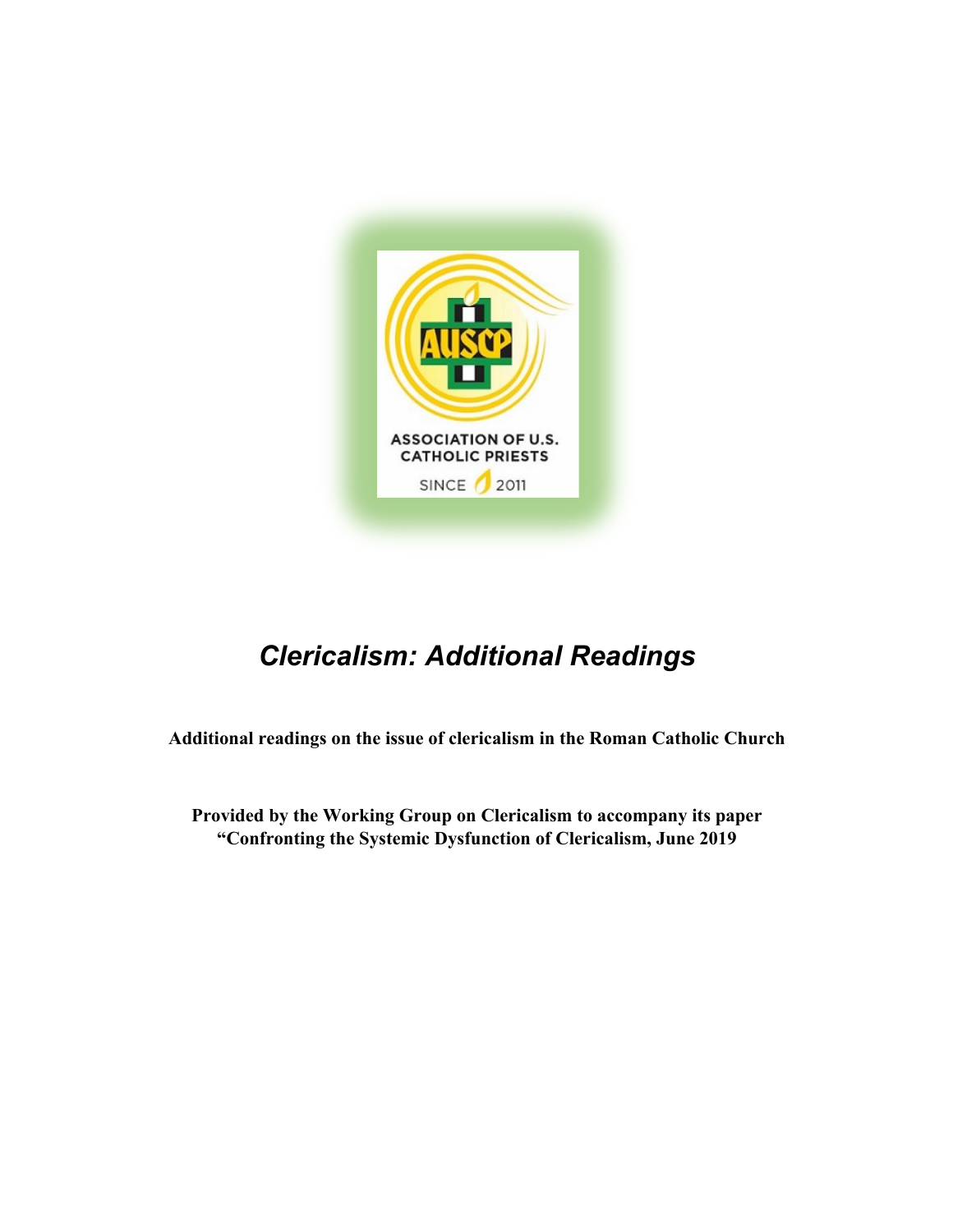## **Resources for Studying Clericalism in the Catholic Church**

Brown, Raymond. *Priest and Bishop.* Mahwah NJ: Paulist Press, 1970; Society of St. Sulpice, 1999.

Anderson, C. Colt and Christopher M. Bellitto. "The Reform Seminaries Need: Scarlet Fever." *Commonweal*, April 8, 2019. https://www.commonwealmagazine.org/scarlet-fever.

- Association of U.S. Catholic Priests. "Preparing the Sixth Edition of the Program for Priestly Formation: Five Overriding Concerns." January 25, 2018. Accessed on web site https://www.uscatholicpriests.org/priestly-formation-1.
- Baldovin, John F., S.J., Liam Bergen, Boyd Taylor Coolman, James Flavin, Richard Gaillardetz, Thomas Groome, Megan Hopkins, Emily Jendzejec, Karen Kiefer, Richard Lennan, Elyse Raby, and Jacqueline Regan. "To Serve the People of God: Renewing the Conversation on Priesthood and Ministry." *Origins* 48, no. 31 (December 27, 2018): 484–493.
- Bonnot, Rev. Bernard R. (2018). *Jesus as Priest*. Manuscript submitted for publication.
- Chittester, Joan, "For real change, we must get at four roots deeper than church structures." *National Catholic Reporter*, September 20, 2018. https://www.ncronline.org/news/accountability/where-i-stand/real-change-we-must-get-fourroots-deeper-church-structures.
- Cozzens, Donald B. *The Changing Face of the Priesthood*. Collegeville MN: Liturgical Press, 2000.
- Daly, Fr. Peter. "Confrontation time: Cardinal McCarrick and me in 2002." National Catholic Reporter*,* August 20, 2018. https://www.ncronline.org/new/accountability/parishdiary/confrontation-time-cardinal-mccarrick-and-me-2002.
- Dulles SJ, Avery A. *A Church to Believe in: Discipleship and the Dynamics of Freedom*. New York City: Crossroads, 1982.
- Faggioli, Massimo. "Inverting the course: clericalism, centralization and church reform." *LaCroix International,* September 10, 2018. https://international.lacroix.com/news/inverting-the-course-clericalism-centralization-and-churchreform/8378.
- Faggioli, Massimo. "Legacy and Potential." Filmed October 6, 2018, at VOTF National Conference in Providence RI. Video, 1:08:43. https://vimeo.com/296955758 accessed via http://www.votf.org/content/speakers-votf-2018-national-conference.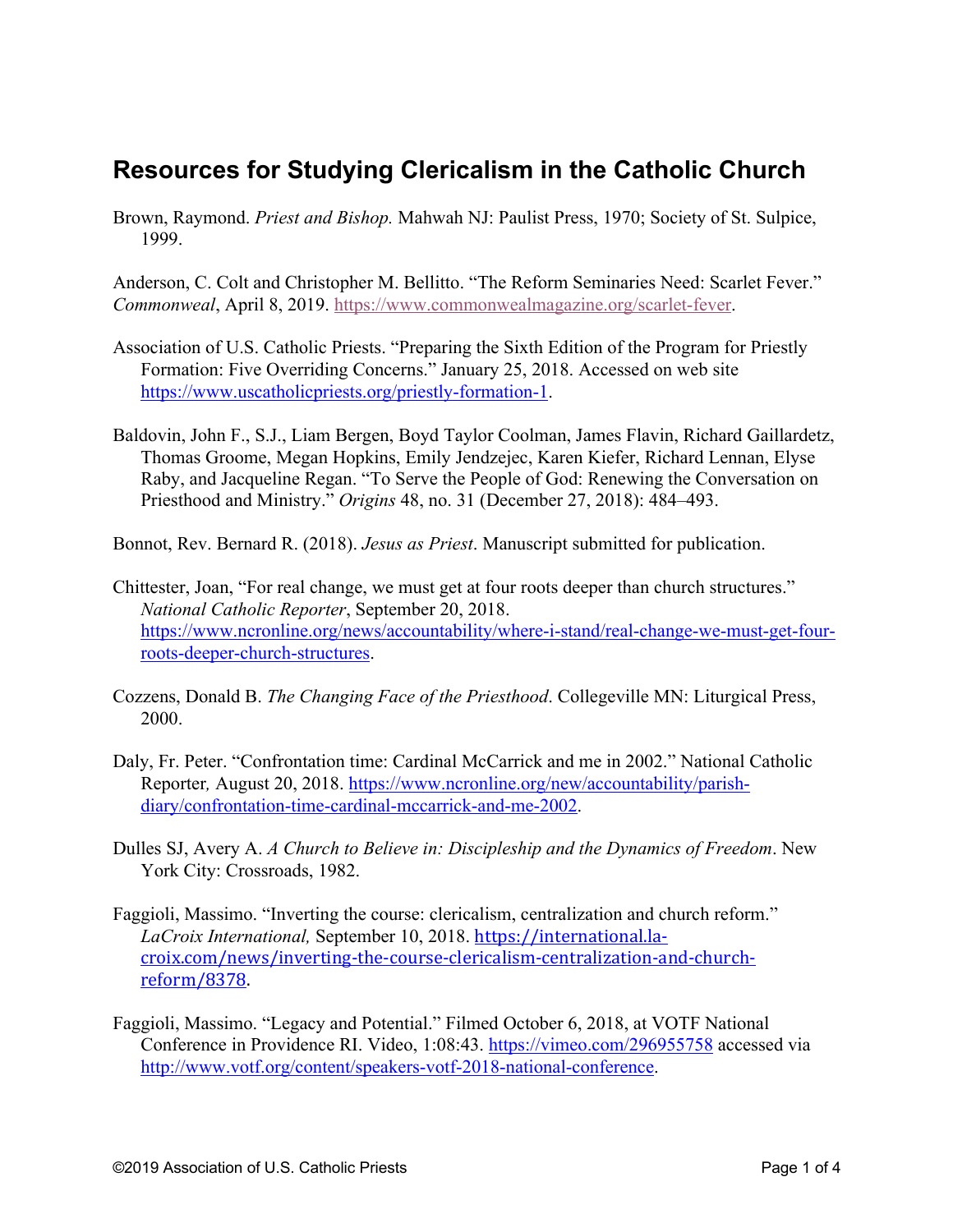- Faggioli, Massimo. "The new 'Two Orders of Christians'," *LaCroix International,* December 29, 2018. https://international.la-croix/news/the-new-two-orders-of-christians/8577.
- Feuerherd, Peter. "New Clericalism Is Imposing Old Ways on Modern Church Architecture." NCR Today (blog), *National Catholic Reporter*, April 13, 2017. https://www.ncronline.org/blogs/ncr-today/new-clericalism-imposing-old-ways-modernchurch-architecture.
- Francis. "Letter of His Holiness Pope Francis to the People of God." Vatican City, 20 August 2018. http://w2.vatican.va/content/francesco/en/letters/2018/documents/papafrancesco\_20180820\_lettera-popolo-didio.html.
- Francis. *With the Smell of the Sheep: The Pope Speaks to Priests, Bishops, and Other Shepherds*. Maryknoll NY: Orbis, 2017.
- Gaillardetz, Prof. Richard R. "Challenging Clericalism." *Pray Tell: Worship, Wit & Wisdom* blog, January 2, 2019. https://www.praytellblog.com/index.php/2019/01/02/challenging-clericalism/.
- Gaillardetz, Richard R. "Francis under fire." *The Tablet*, September 19, 2018. https://www.thetablet.co.uk/features/2/14449/francis-under-fire.
- Gbedjinou, Fr. Rodrigue. "Clericalism, an ongoing temptation." *LaCroix International,* October 8, 2018. https://international.la-croix.com/news/clericalism-an-ongoing-temptation/8575.
- Greiner, Dominique. "Putting an end to clericalism." *LaCroix International,* September 19, 2018. https://international.la-croix.com/news/putting-an-end-to-clericalism/8441.
- Grimm, Fr. William. "Sexual abuse and clericalism: a sermon." *Union of Catholic Asian News com: There for the Voiceless,* August 29, 2018. https://www.ucanews/news/sexual-abuseand-clericalism-a-sermon/83167.
- Heaney, James J. "Our Myth, Their Lie: Clericalism, Not Heresy, Caused the Crisis." *Commonweal Magazine*, November 1, 2018. https://www.commonwealmagazine.org/ourmyth-their-lie.
- Holland, Joe. *Roman Catholic Clericalism: Three Historical Stages in the Legislation of a Non-Evangelical, Now Dysfunctional, and Sometimes Pathological Institution.* Washington DC: Pacem in Terris Press, 2018.
- Horan, Daniel P*. "*The church is suffering from Holy Spirit atheism.*" National Catholic Reporter,* March 20, 2019. https://www.ncronline.org/news/opinion/faith-seekingunderstanding/church-suffering-holy-spirit-atheism.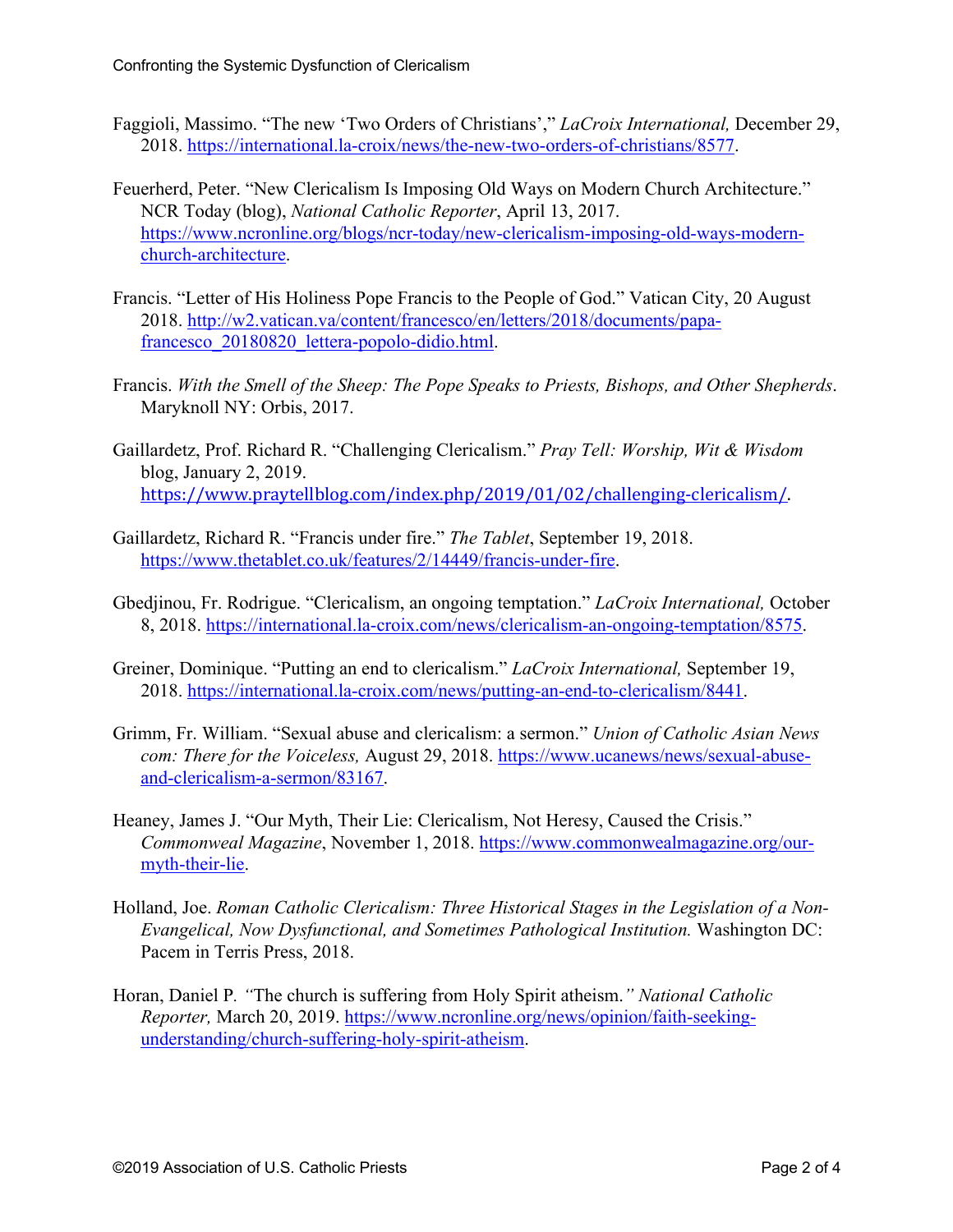- Kelly, SJ, Michael. "Not Just George Pell Is on Trial." *Association of Catholic Priests,* October 9, 2017, *https://www.associationofcatholicpriests.ie/2017/10/not-just-george-pell-is-on-trialmichael-kelly-s-j/.*
- Kelly, Fr. Michael. "What Pope Francis and Groucho Marx had in common." *Union of Catholic Asian News.com: There for the Voiceless,* June 9, 2014. https://www.ucanews.c0m/news/what-pope-francis-and-groucho-marx-had-incommon/71110.
- Manson, Jamie. "Column: With his treatment of Cardinal Pell, Pope Francis shows his clericalism." *National Catholic Reporter,* December 15, 2018. https://www.ncronline.org/news/accountability/grace-margins/his-treatment-cardinal-pellpope-francis-shows=his-clericalism.
- O'Meara, Thomas F. *Theology of Ministry*. Mahwah NJ: Paulist Press, 1999.
- Papesh, Michael L. *Clerical Culture: Contradiction and Transformation*. Collegeville MN: Liturgical Press, 2004.
- Pogorelc, Anthony J. "Clericalism." *The Encyclopedia of Political Thought.* September 15, 2014. https://onlinelibrary.wiley.comdoi/abs/10.1002/9781118474396.wbept0161.
- Pongratz-Lippitt, Christa. "Leading German Jesuit says abuse crisis calls for major Church reform." *LaCroix International,* September 19, 2018. https://international.lacroix/news/leading-german-jesuit-says-abuse-crisis-calls-for-major-church-reform/8444 .
- Reese, SJ, Thomas J. *Archbishop: Inside the Power Structure of the American Catholic Church*. New York City: HarperCollins, 1989.

Roche, Jean-Pierre. "Stop Calling Me 'Father'!" La Croix International. https://international.lacroix.com/news/stop-calling-me-father/9779.

- Ruff, OSB, Anthony. "The Church We Seek: A Letter from Chile," *Pray Tell Worship, Wit, & Wisdom* (blog), June 26, 2018. https://www.praytellblog.com/index.php2018/06/26/thechurch-we-seek-a-letter-from-chile/.
- Sadowski, Dennis. "Theologians examine role of power, clericalism in the sex abuse crisis." *Catholic Philly.com, March 27, 2019.* https://catholicphilly.com/2019/03/news/nationalnews/theologians-examine-role-of-power-clericalism-in-the-sex-abuse-crisis/.
- Sarr, Lucie. "Cardinal in Ivory Coast condemns clericalism during Chrism Mass." *LaCroix International,* April 18, 2019. https://international.la-croix.com/news/cardinal-in-ivory-coastcondemns-clericalism-during-chrism-mass/9924.
- Schillebeeckx, Edward. *Ministry: Leadership in the Community of Jesus Christ*. New York City: Crossroads, 1981.